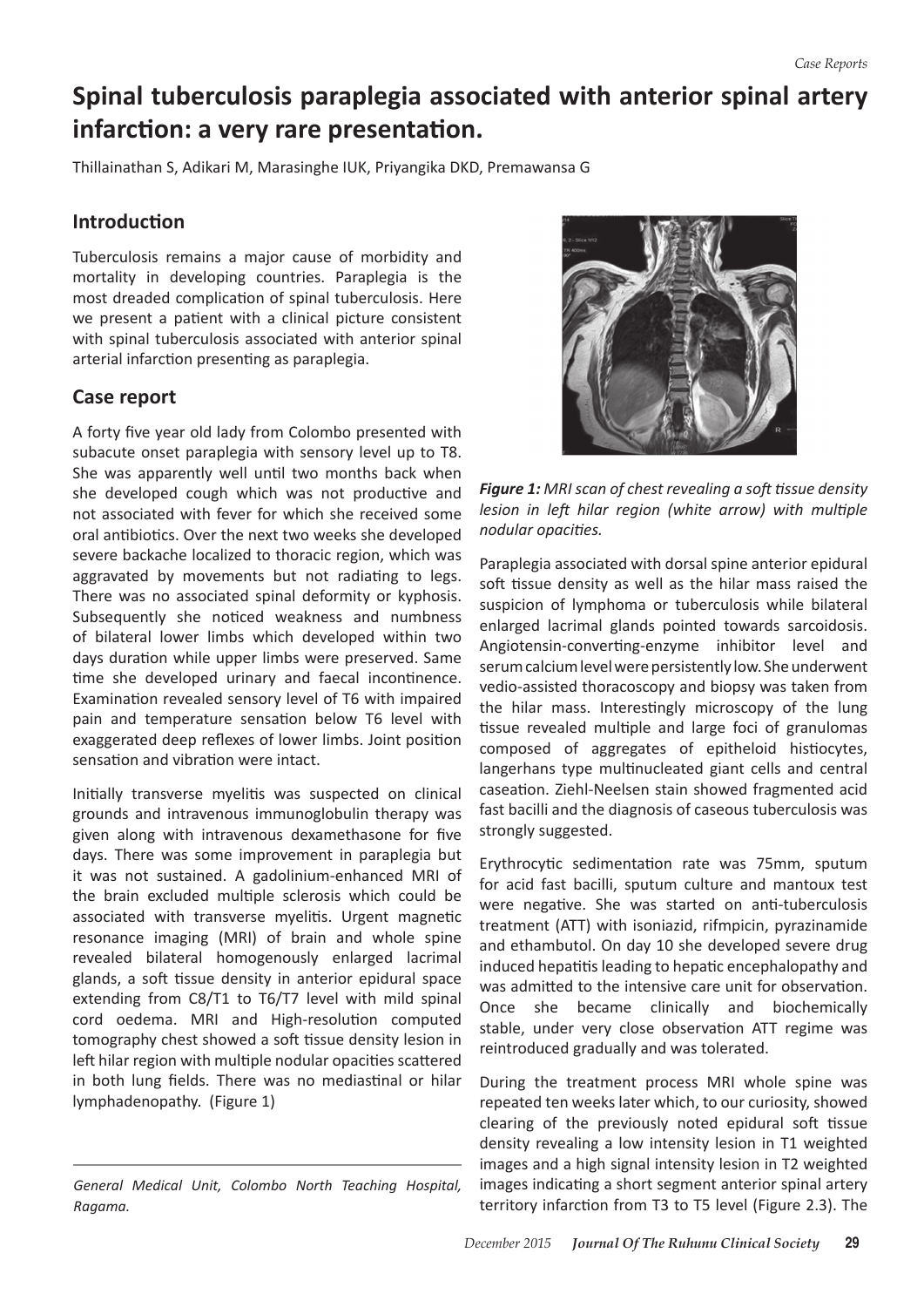#### *Case Reports*

lesion was darker than the gray matter in contrast to the substance of cord.



*Figure 2: T1 weighted MRI scan of spine displays low signal intensity from T3 to T5 level (Black arrow) in sagittal view.* 



*Figure 3: T2 weighted MRI scan displays high signal intensity lesion (Black arrow) in the anterior part of the spinal cord.*

Thrombophilic screening proved negative. 2D Echocardiogram excluded any cardiac source of embolism. Tuberculosis endarteritis leading to the obliteration of the anterior spinal artery which is a rare cause for spinal tuberculosis paraplegia was diagnosed. With antituberculosis treatment and continuous physiotherapy gradually she gained some sustained improvement of being able to move the legs but movement of lower limbs against gravity was not achieved and sensory impairment and incontinence persisted.

### **Discussion**

Around10%ofpatientswithextrapulmonarytuberculosis may have bone and joint involvement and half of them will have tuberculosis of spine. [1] Among spinal tuberculosis the incidence of neurological involvement is 10-46%. [2] Spinal tuberculosis is common among children and young adolescents but may occur in any age group. Paraplegia is the most dreaded complication of spinal tuberculosis.

Among the patients with active spinal tuberculosis, paraplegia may be caused by direct involvement of meninges and spinal cord by the tuberculous infection or by direct mechanical pressure on the spinal cord by tubercular abscess, caseous granulation tissue and debris or by intrinsic changes in the spinal cord such as inflammatory oedema. Infective thrombosis or endarteritis of spinal vessels leading to infarction of the spinal cord is a very rare cause of paraplegia. [3]

Granulomatous endarteritis of anterior spinal artery is a rare specific manifestation of spinal tuberculosis. In our patient the infection seemed to have spread from the hilar caseous lesion via haematological seeding to the arteries of spinal cord. Infarction of spinal cord is an unusual but important cause of paraplegia and it is caused by endarteritis, periarteritis or thrombosis of an important tributary to the anterior spinal artery caused by inflammatory reaction [4].

Spiller WG (1909) first described anterior spinal artery syndrome as having pain at the level of lesion disturbance of pain and temperature, paraparesis or tetraparesis and urinary incontinence [5]. Currently MRI is considered as the best modality of choice for confirming the diagnosis of anterior spinal artery syndrome in suspected patients. [6] Relative to normal spinal cord, the lesions of anterior spinal artery infarction appear hyperintense in T2 weighted images while it appears as hypointense lesions in T1 weighted images and the lesions are usually seen anteriorly in spinal cord. [6] A finding of vertebral body infarction contiguous to a cord signal abnormality on MRI is a definite indicator of ischemia and a useful confirmatory sign if present; however, this is established in only 4 to 35 percent of patients, and its absence does not exclude spinal cord infarction. [7]

We believe this patient suffered from an infraction of the spinal cord because of the typical clinical features on presentation, absence of cord compressions, and exclusion of other known neurological diseases. A typical loss of motor neuron function with dissociated sensory impairment below the level of the lesion pointed to anterior spinal artery syndrome [8] as the result of an infraction occurring in the region supplied by this artery. MRI during the acute stage revealed soft tissue intensity in anterior epidural space with mild spinal cord oedema. Ten weeks later repeat MRI revealed a low intensity lesion in T1 weighted images and a high signal intensity lesion in T2 weighted images indicating distinct focus of short segment anterior spinal artery territory infarction from T3 to T5 level. A similar finding was reported in patients with spinal cord ischemia. [9]

This unique case emphasizes that obliterative tuberculous endarteritis leading to anterior spinal artery occlusion should be considered in the differential diagnosis of any